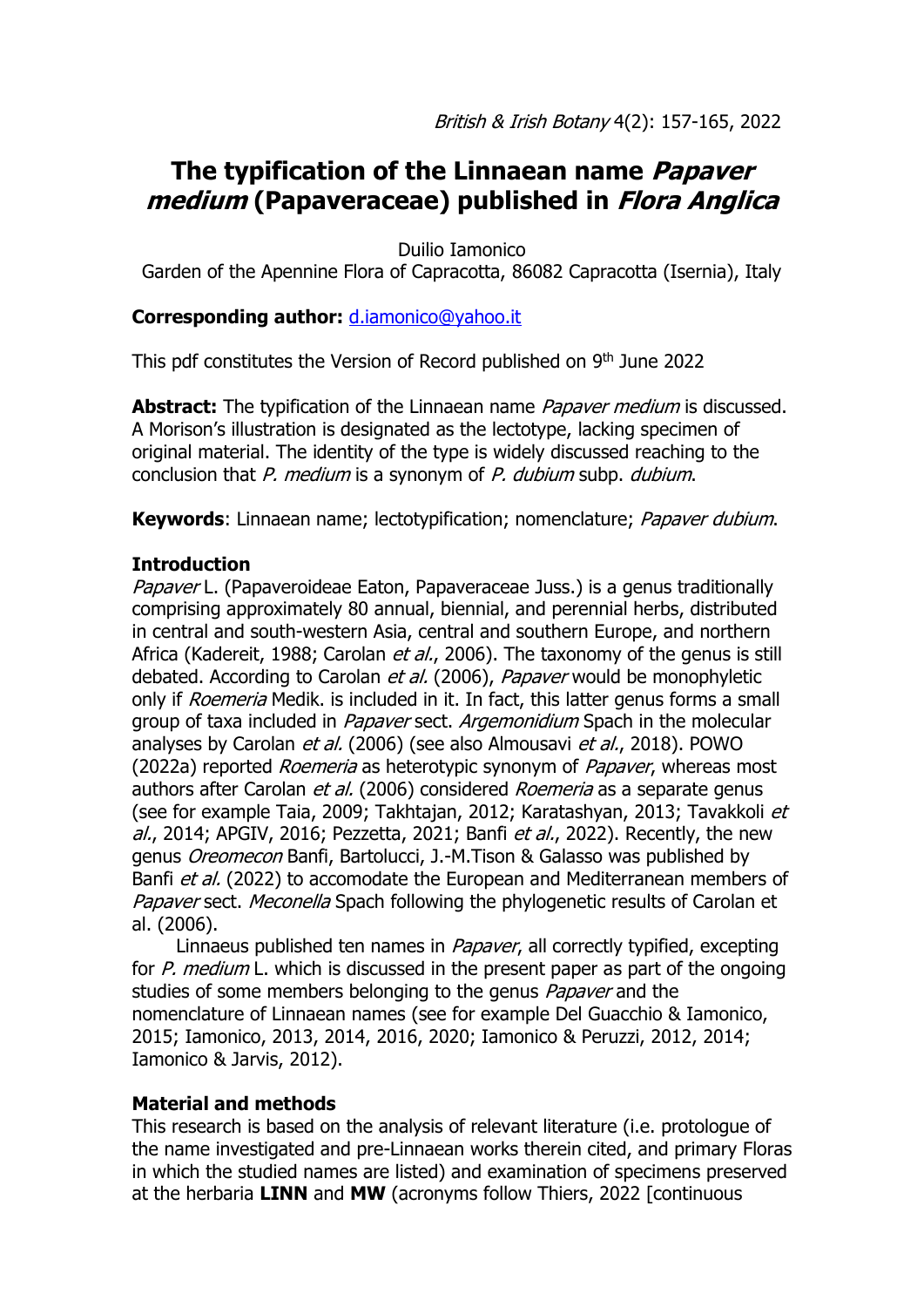update]). The articles cited throughout the text follow the *Shenzen Code* (Turland *et al.*, 2018).

#### **Typification**

Papaver medium was validly published by Linnaeus (1754: 17) in his edition of Flora Anglica, where the name is validated by a mere reference to the species numbered "309-5" as reported in the third edition of Ray's Synopsis Methodica Stirpium Britannicarum (1724: 309 as "Papaver laciniato folio, capitulo longiore glabro"). In fact, according to the Art. 7.8 of ICN (Ex. 10) "A name of a new taxon validly published solely by reference to a previously and effectively published description or diagnosis ... is to be typified by an element selected from the entire context of the validating description or diagnosis, unless the validating author has definitely designated a different type ...". Therefore, the typification of the name *Papaver medium* must be undertaken from the context of Ray's publication, not to the collection of Linnaeus.

Ray (1724: 309) reported as synonyms of his Papaver no. 5 a citation from Morison (1680: 279 "Argemone capitalo longiore glabro, nobis") who provided an illustration (S. 3, T. 14, f. 11) which can be considered for the lectotypification of the Linnaean name *Papaver medium* (see Ex. 10 of the Art. 7.8 of ICN). Furthermore, Ray (1724: 309) stated "This [species] was sent me by Mr. *Dent* out of *Cambridgeshire* [a County of Eastern England]. Found also by Mr. Dale at Bocking [a city included in the County Essex, eastern England"). To note that previously Ray (1686: 856) also reported "Argemone capitulo longiore glabro ... in agro Camtabrigensi observavit & ad nos jeus capitula transmisit *D. Pet. Dent* ... & nuper etiam in vicina nostra invenit & ad nos attulit D. Sam. Dale ...". Peter Dent was an apothecary of Cambridge and friend of J. Ray, contributing to exploration of Cambridgeshire territory (Whittet & Newbold, 1977: 202).

Samuel Dale's collection still survives at the herbarium **BM** (see Iamonico 2020, 2021, and also HUH Index of botanists, 2013a). However, no Dale specimen was traced at **BM** neither in his own collection nor in the Adam Bubble's collection where some exsiccata are attributed to S. Dale (J. Hunnex and M. Carine, pers. comm.). Concerning Peter Dent's collection, no information is reported neither in *Taxonomic Literature* (Stafleu & Cowan, 1976) nor in Harward University Herbaria & Libraries website (HUH Index of botanists, 2013b) and I was not able to trace any Dent's collection.

All things considered, Morison's illustration cited by Ray (1724: 309) appears to be the only extant original material for the Linnaean name *Papaver* medium and it is here designated as the lectotype.

Concerning the identity of Papaver medium, Morison's Argemone capitalo *longiore glabro* is identifiable as  $P$ . *dubium* L. according to the current concept (see e.g., Kadereit, 1993; Díaz González, 1986; Pignatti, 2017) by displaying the following morphological characters: annual plant, leaves pinnatifid, the upper cauline sessile (not amplexicaul); ratio length/width of the petal about 1; capsule glabrous, obovoid-cylindrical (more than twice as long wide) with 10 ribbed and disc with 6 rays. The identification at infraspecific rank is more difficult.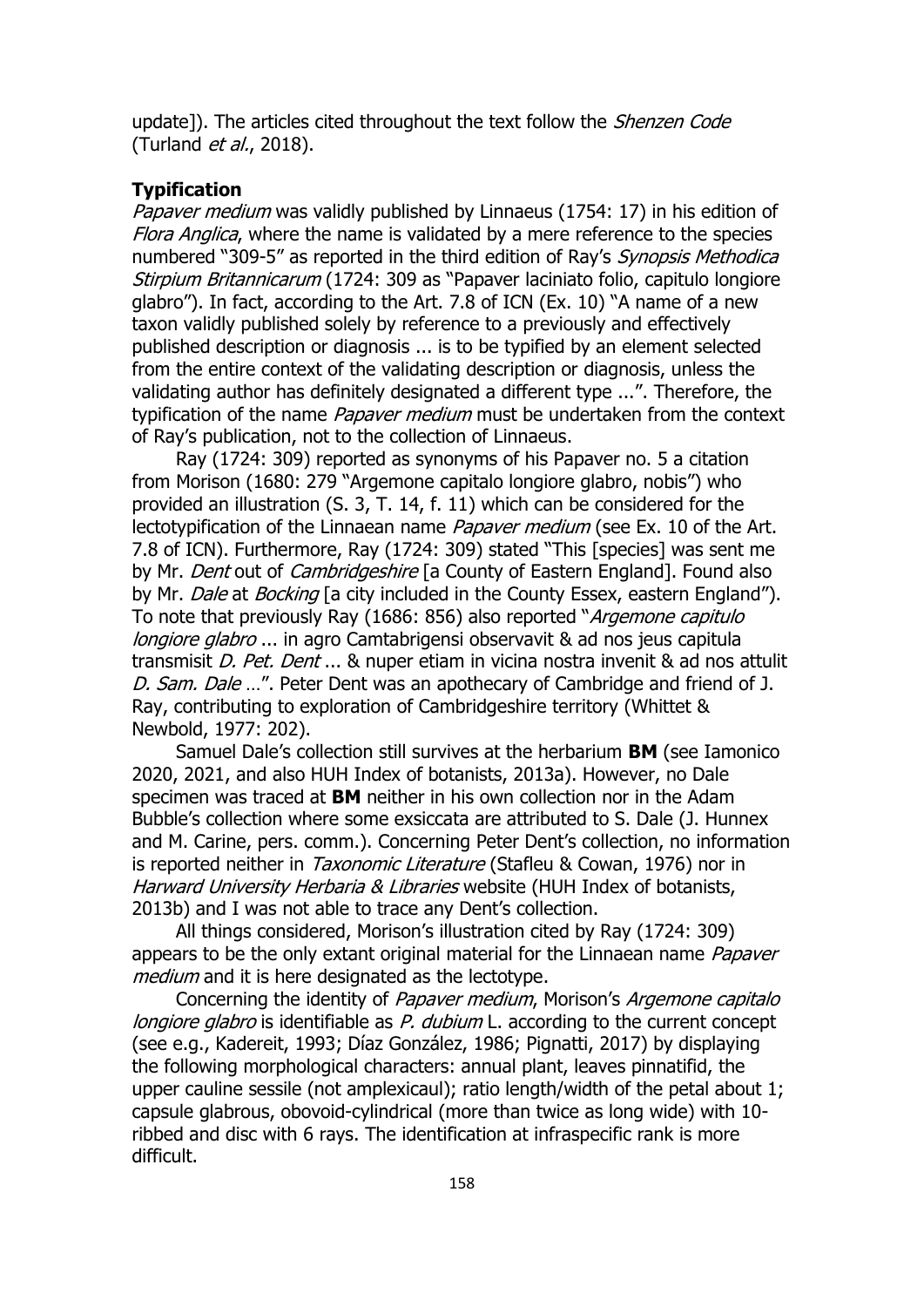Papaver dubium is a species highly variable from the morphological point of view and several infraspecific taxa were described in the past (see e.g., POWO, 2022b). The recognition of these taxa is currently debated. For example (Table 1), POWO (2022b) accepted two subspecies, i.e. subsp. dubium and subsp. *stevenianum* (Mikheev) Kubaát & Ípoová, whereas other authors (e.g. Kadereit, 1993; Pignatti, 2017; Info Flora, 2022) accepted the subsp. *lecoquii* (Lamotte) Syme or P. lecoquii Lamotte (this taxon is not reported in POWO, 2022b). Díaz González (1986), in the treatment of Papaver for Flora Iberica, highlighted the phenotypic variability of P. dubium listing three varieties, i.e. var. lecoquii (Lamotte) Fedde, var. minus Lange, and var. collinum (Bogenh. ex Bisch.) Ducommun. Kadereit (1993: 299) recognized three subspecies, i.e. subsp. dubium, subsp. lecoquii, and subsp. leavigatum (M.Bieb.) Kadereit. Finally, Aghababian (2011), in the *Euro+Med PlantBase*, recognized the subsp. confine (Jord.) Hörandl, treated the taxa laevigatum, lecoquii, minus, and stevenianum as separate species, and synonymized P. collinum Bogenh. ex Bisch. with P. dubium. Note that POWO (2022b) accepted P. confine Jord., P. minus, and P. laevigatum M.Bieb. as separate species, whereas P. collinum was synonymized with P. dubium.

**Table 1. Use of the names related to Papaver dubium in some important works; Flora Iberica (Díaz González, 1986), Flora Europaea 2 nd ed. (Kadereit, 1993), Euro+Med PlantBase (Aghababian, 2011), Flora d'Italia 2 nd ed. (Pignatti, 2017), online Switzerland Flora (Info Flora, 2022), and Plant of the world online (POWO, 2022b).**

| <b>Flora</b><br><b>Iberica</b> | <b>Flora Europaea</b><br>$2nd$ ed. | Euro+Med<br><b>PlantBase</b>   | Flora d'Italia<br>$2nd$ ed. | <b>Switzerland</b><br><b>Flora online</b> | <b>Plants of the</b><br>world online |
|--------------------------------|------------------------------------|--------------------------------|-----------------------------|-------------------------------------------|--------------------------------------|
| P. dubium                      | P. dubium subsp.<br>dubium         | P. dubium<br>subsp.<br>dubium  | P. dubium                   |                                           | P. dubium subsp.<br>dubium           |
|                                | P. dubium subsp.<br>laevigatum     | Р.<br>laevigatum               |                             | ۰                                         | P. laevigatum                        |
| P. dubium<br>var.<br>collinum  |                                    | Papaver<br>dubium              |                             |                                           | P. dubium subsp.<br>dubium           |
|                                |                                    | P. dubium<br>subsp.<br>confine |                             |                                           | P. confine                           |
| P. dubium<br>var. lecoquii     | P. dubium subsp.<br>lecoquii       | P. lecoquii                    | P. lecoquii                 | P. dubium subsp.<br>lecoquii              | ٠                                    |
| P. dubium<br>var. <i>minus</i> |                                    | P. minus                       |                             |                                           | P. minus                             |
|                                |                                    | Р.<br>stevenianum              |                             |                                           | P. dubium subsp.<br>stevenianum      |

Because of the disagreement found in literature, I decided to consider all the above-mentioned taxa to try to identify Morison's illustration of *Argemone* capitulo longiore glabro (lectotype of the Linnaean Papaver medium):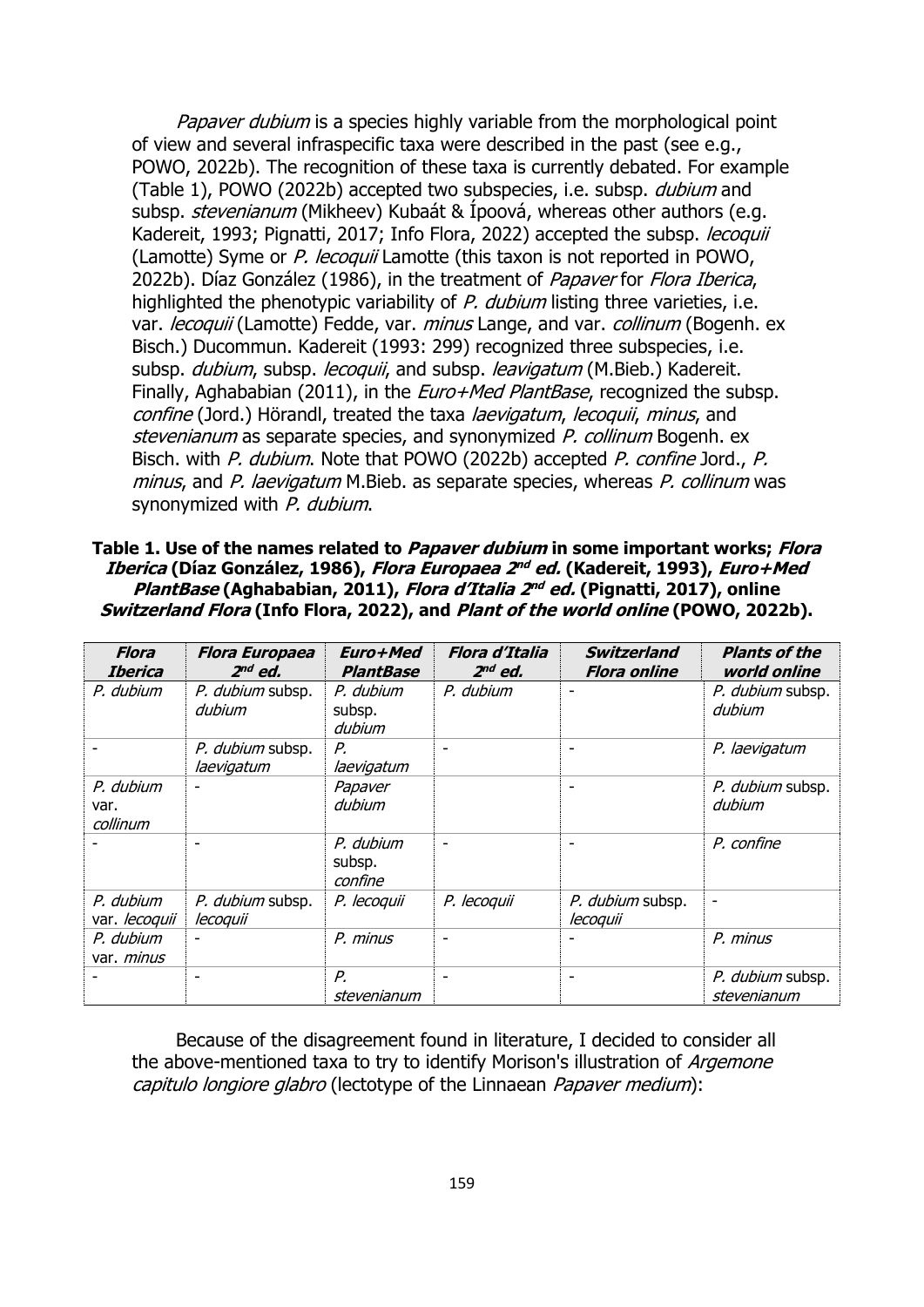1) Papaver laevigatum: this taxon includes "Plants with very sparse indumentum" according to Kadereit (1993: 299) whereas Morison's illustration shows the stem clearly pubescent (at least in the bottom half). 2) Papaver minus: Díaz González (1986: 411) distinguished this taxon by the leaves which are nearly entire. Leaves are pinnatifid in Morison's illustration. 3) Papaver stevenianum Mikheev: Mikheev (1993: 86–88), in the protologue, compared the new species with both  $P$ . dubium and  $P$ . lecoquii Lamotte, stating "Nostra species P. dubio ... et P. lecoquio affinis est, sed differt: ab illo latice flavo vel aurantiaco, antheris discum stigmaticum attingentibus, lobis disci in se tegentibus, seminibum cyaneis et fortasse characteribus aliis; ab hoc corolla phialiformi, petalis pallidioribus marginibus inter se tegentibus, antheris violaceis, seminibus majoribus cyaneis ..." (= Our species is related to  $P$ . dubium and to P. lecoqui, but differs from the first  $[P, du$ bium] for the yellow or orange latex, for the anthers that reach to stigmatic disc, for the lobes of disco that overlap each other, for the seeds bluish and maybe for further characters; from that [P. lecoqui] for the corolla saucer-like in shape, for the petals paler and that overlap each other, the anthers purplish, the seeds larger and bluish...). Unfortunately, since latex, seed, and anthers cannot be seen in Morison's illustration, most of the above mentioned characters cannot be verified. Only the shape of the corolla ("corolla phialiformi") and and margin of the petals ("petalis ... marginibus inter se tegentibus") are visible in Morison's illustration. The term "phialiformi" used by Mikheev (1993) is not easy to interpret (it could be translated as "having a form like that of a saucer"), but fortunately the author provided a very good illustration (Fig. 1 in Mikheev, 1993) with two detailed views of one flower (frontal and lateral). On the basis of these corolla's views, flowers of Morison's Argemone capitulo longiore glabro is not phialiform but has a cross-like shape. Concerning the overlapping of the petals, they are not or slightly overlapped in Morison's illustration whereas in Mikheev's figure petals are clearly overlapped. Furthermore, on the basis of both Mikheev's figure, as well as personal observations on both specimens preserved at MW (see [https://plant.depo.msu.ru/module/itemsearchpublic\)](https://plant.depo.msu.ru/module/itemsearchpublic) collected in the Caucasus (which includes the *locus classicus*; see Mikheev, 1993: "Ciscaucasia, provincia Stavropoliensis, haud procul ab oppido Pjatigorsk ("Proval")" and pictures in Plantarium (2022) made in Caucasus, Crimea, and Ukraine, P. stevenianum dysplays a large triangular-ovate black spot or an oblong band from the base of the red petal. Morison's illustration (only two opened flowers occur) shows petals with a more or less blended grey and small basal spot.

4) Papaver lecoquii: according to Díaz González (1986: 411), Kadereit (1993: 299), and Pignatti (2017: 886), this taxon can be distinguish by its yellow latex (red when dry), whereas in P. dubium sensu stricto latex is white or cream (brown or black when dry). Unfortunately, this character cannot be verified by observing Morison's illustration. However, based on personal observations (but see also Pignatti, 2017: 886), P. lecoquii has leaves 2-pinnatifid, whereas in Morison's lectotype leaves are 1-pinnatisect;

5) Papaver confine: according to Kubát (1988), Papaver confine is a species similar to P. dubium and P. lecoquii from which differs by the capsule  $[(1.6-$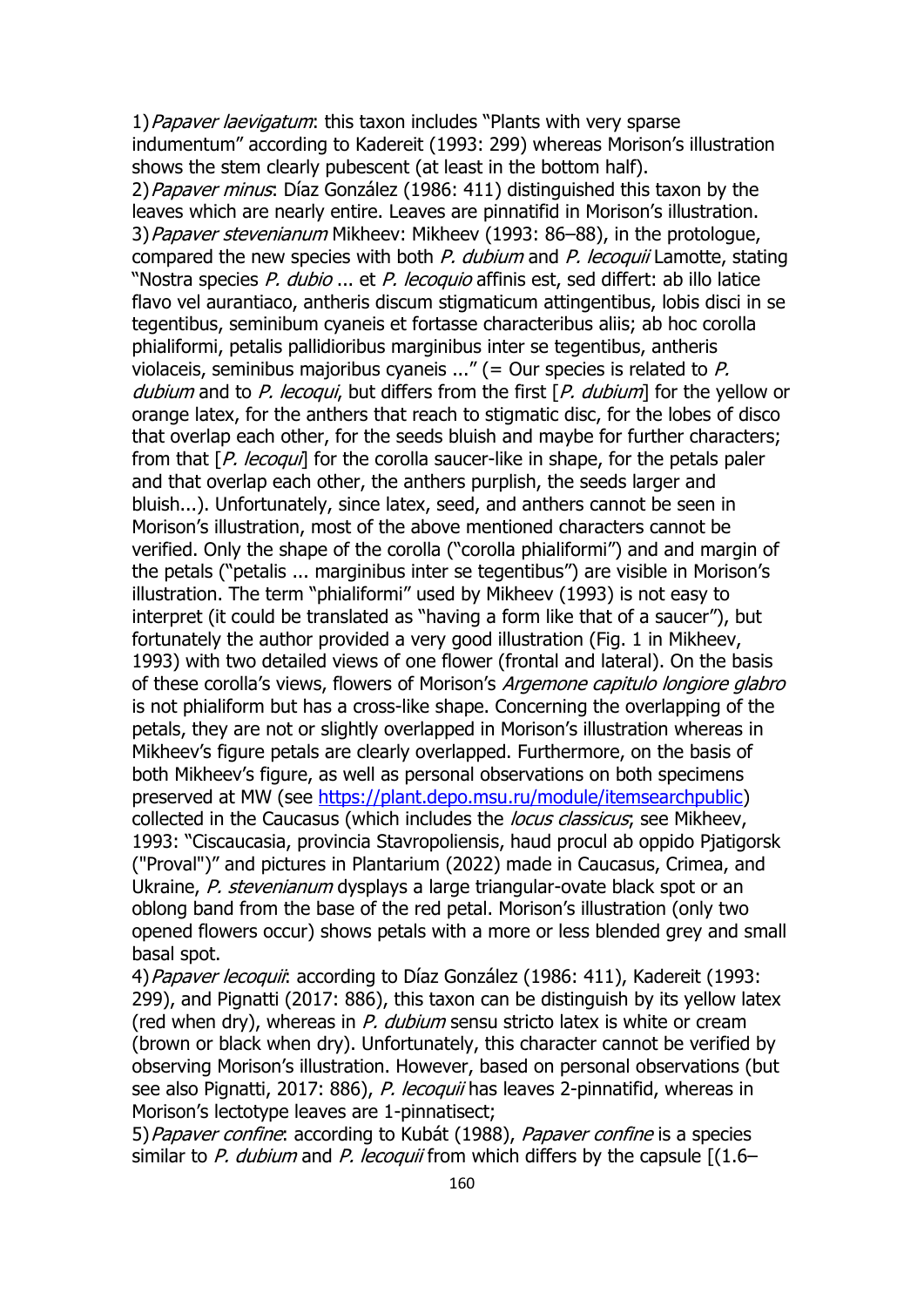)2.0–2.3 times longer than wide  $vs.$  2.4–3.3 times longer than wide in P. dubium] and latex (white  $vs.$  yellow in P. lecoquii). Concerning the ratio length/width of the fruit, Morison's illustration shows capsule about 2 times longer than wide. As regard P. lecoquii, the latex cannot be verified in Morison's illustration, but P. lecoquii has leaves 2-pinnatifid, whereas in Morison's lectotype leaves are 1-pinnatisect (see Pignatti, 2017: 886); 6) Papaver collinum: the protologue of this species (Borgenhard in Bischoff 1849: 4) reports the following diagnostic characters in comparison with P. dubium: "petala autem habet multo minora (ovario vix duplo longiora) miniata, stamina pauciora (circiter 15), stigmatis 5radiatis crenas sub anthesia margine incumbentes, nex disjunctas, et radios papillis longioribus vestitos" [= The petals are much smaller (slightly more than twice as long as the ovary) red coloured, with less stamens (approximately 15), sinus of the 5-lobed stigmatic disc incumbent on the margin, not separate and ray covered by longer papillae]. Eight years later Boreau (1857: 29) provided a more detailed description including the habit (erect, pubescent, and branched), shape of leaves (pinnatifid with oblong, dentate, and acute lobes) and petals (obovate), hairiness of sepals (pubescent) and fruit (glabrous), structure of the disc of the capsule (with 4–8 rays), and colour and surface of seeds (brown and finely reticulate). To note that Boreau (1857: 29) reported "P. [Papaver] dubium. L. sp. 726, pro parte", so highlighting the similarities with the Linnaean species. Fournier (1928: 26), by proposing P. collinum at subspecies rank of P. dubium, highlighted that Borgenhard's taxon differs from Linnaean's one by the colour of the latex (white), lobes of the stigmatic disc (which are longer than the width of the capsule), and stigmas (which are shorter than the stigmatic disc). More recently, Díaz González (1986: 411) distinguished this taxon by the hairs of peduncles which would be yellow to orange, whereas in P. dubium are usually white. Unfortunately, most of the characters above mentioned cannot be verified in Morison's illustration. However, on the basis of ratio petal/ovary lenght and ratio stigmatic disc length/capsule diameter, the lectotype of P. medium cannot be identified with the taxon *collinum* showing petals much longer than the ovary and stigmatic disc smaller than the width of the capsule.

All things considered, I here propose to synonymise the Linnaean names Papaver medium and P. dubium, the latter one having nomenclatural priority (date of publication 1754  $\sqrt{5}$ , 1753) according to Art. 11.4 of ICN.

**Papaver dubium** L., Sp. Pl. 2: 1196. 1753 var. **dubium**. – TYPE (lectotype designated by Jafri & Qaiser, 1974: 15) Herb. Linn. 669.7 (**LINN**!). — An image of the lectotype is available at [https://www.nhm.ac.uk/resources/research](https://www.nhm.ac.uk/resources/research-curation/projects/clifford-herbarium/lgimages/BM000647540.JPG)[curation/projects/clifford-herbarium/lgimages/BM000647540.JPG](https://www.nhm.ac.uk/resources/research-curation/projects/clifford-herbarium/lgimages/BM000647540.JPG)  $=$  *Papaver medium* L., Fl. Angl.: 14. 1754 – TYPE (lectotype designated here): Type: [Icon] Argemone capitalo longiore glabro in Morison (1680: 279, S. 3, T. 14, f. 11).  $-$  An image of the lectotype is available at [https://bibdigital.rjb.csic.es/viewer/14341/?offset=#page=676&viewer=picture](https://bibdigital.rjb.csic.es/viewer/14341/?offset=#page=676&viewer=picture&o=bookmark&n=0&q) [&o=bookmark&n=0&q=](https://bibdigital.rjb.csic.es/viewer/14341/?offset=#page=676&viewer=picture&o=bookmark&n=0&q)).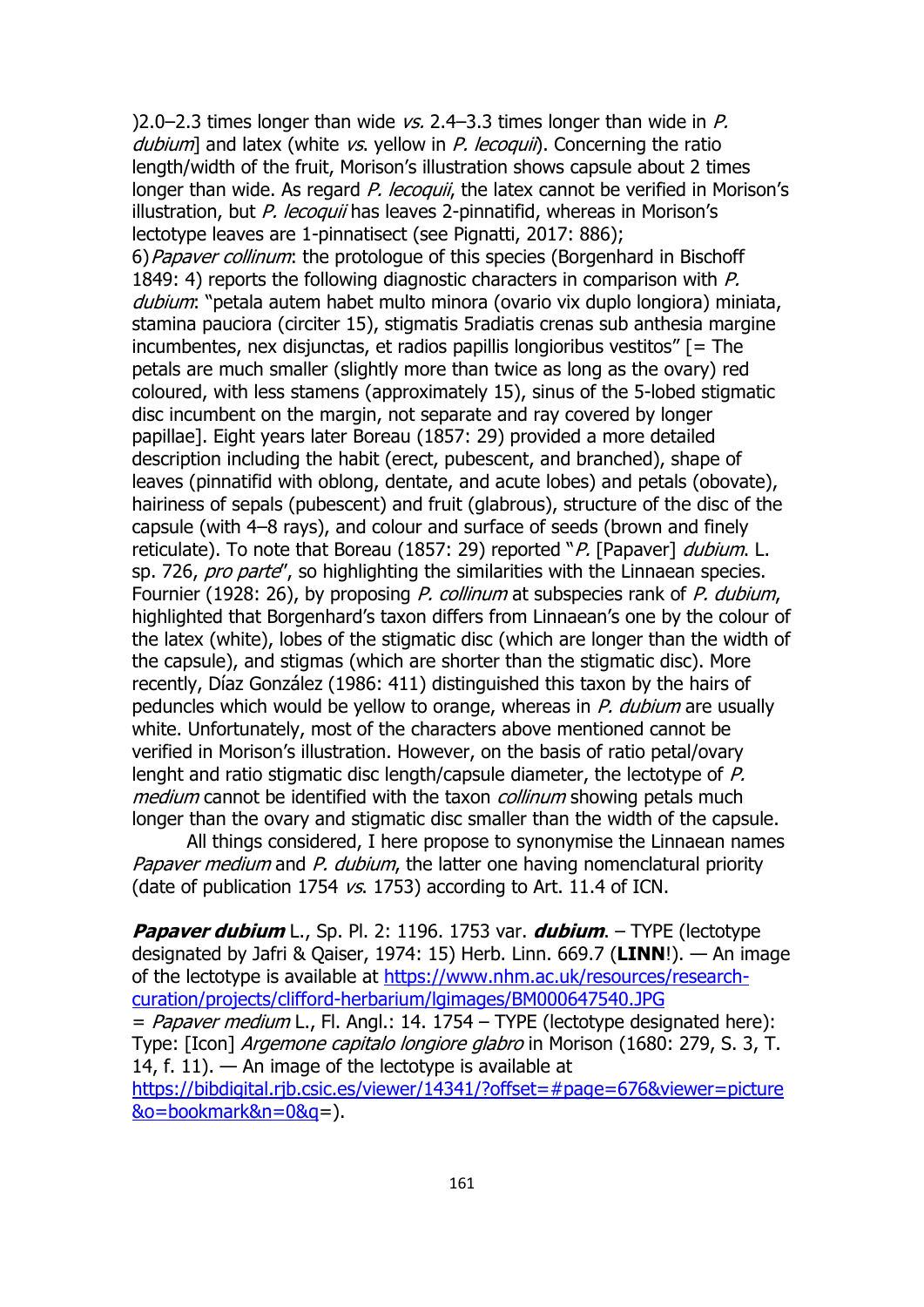## **Acknowledgements**

Thanks are due to J. Hunnex and M. Carine (Herbarium **BM**) for the useful discussion about Dale's and Ray's collections. I also thank E. Del Guacchio (Univeristy of Naples Federico II) for the help in translation of some Latin phrases.

#### **References**

Aghababian, M. 2011. Papaveroideae. – In: Euro+Med Plantbase - the information resource for Euro-Mediterranean plant diversity. [accessed 03 March 2022]. Available at:

[http://ww2.bgbm.org/EuroPlusMed/PTaxonDetail.asp?NameId=93316&PT](http://ww2.bgbm.org/EuroPlusMed/PTaxonDetail.asp?NameId=93316&PTRefFk=7500000) [RefFk=7500000](http://ww2.bgbm.org/EuroPlusMed/PTaxonDetail.asp?NameId=93316&PTRefFk=7500000)

- Aghababian, M. & Raimondo, F.M. 2011. Typification of the name Papaver hybridum L. (Papaveraceae). Taxon 60(5): 1475-1476.
- Almousavi, U.M.N., Alwan, A.A. & Naghavi, M.R. 2018. Molecular study in some species of family Papaveraceae and Fumariaceae in Iraq and Iran by used matK gene and ITS4/5. Journal of Biology Agricoture and Health 8(16): 88–98.
- APGIV 2016. An update of the Angiosperm Phylogeny Group classification for the orders and families of flowering plants: APG IV. Botanical Journal of Linnean Society 181: 1–20.
- Banfi, E., Bartolucci, F., Tison, J.-M. & Galasso, G. 2022. A new genus for Papaver sect. Meconella and new combinations in Roemeria (Papaveraceae) in Europe and the Mediterranean area. Natural History Sciences 9(1): 67–72.
- Bischoff, G.W. 1849. Delectus seminum in horto botanico Heidelbergensi collectorum anno 1849. Leiden.
- Boreau, A. 1857. Flore du centre de la France et du bassin de la Loire, ou, Description des plantes qui croissent spontanément, ou qui sont cultivées en grand dans les départements arrosés par la Loire et ses affluents, avec l'analyse des genres et des espèces 1. Paris: Librarie Encyclopedique De Roret.
- Carolan, J.C., Hook, I.L., Chase, M.W., Kadereit, J.W. & Hodkinson, T.R. 2006. Phylogenetics of Papaver and Related Genera Based on DNA Sequences from ITS Nuclear Ribosomal DNA and Plastid trnL Intron and trnL-F Intergenic Spacers. Annals of Botany 98: 141-155. <http://doi.org/10.1093/aob/mcl079>
- Del Guacchio, E. & Iamonico, D. 2015. Typifications of the Linnaean names Carduus eriophorus, Carduus eriophorus var. spurius, and Cnicus ferox (Asteraceae). Phytotaxa 238(2): 196–200. <http://dx.doi.org/10.11646/phytotaxa.238.2.8>
- Díaz González, T.E. 1986. Papaver L. In: Castroviejo, S., Laínz, M., López Gonzáles, G., Montserrat, P., Muñoz Garmendia, F., Paiva, J., Villar, L. (eds.), Flora Iberica 1: 407-417. Madrid: Real Jardín Botánico, CSIC.
- Fournier, P. 1928. Flore complétive de la plaine française. Paris: Paul Lechevalier.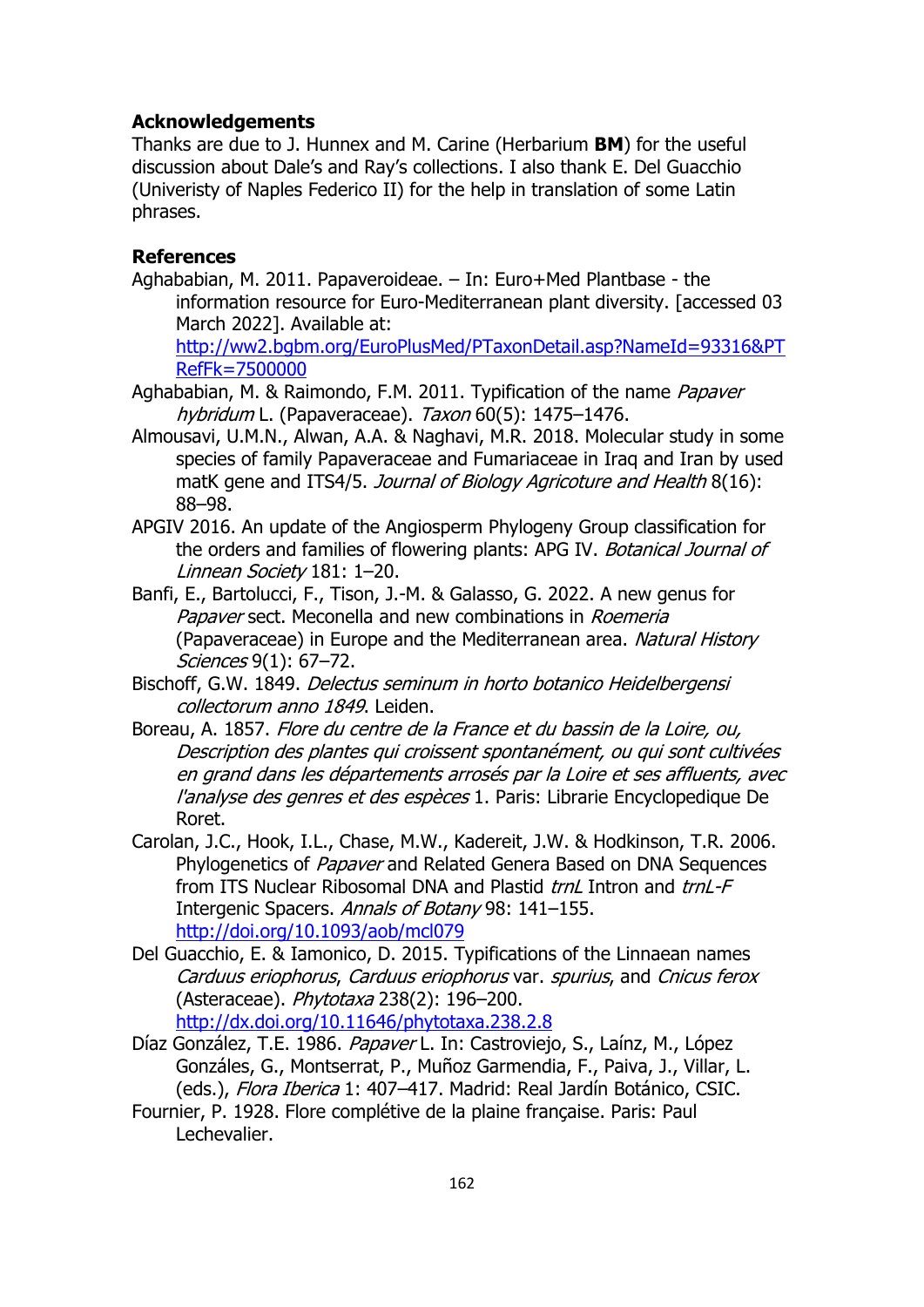- Galasso, G., & 50 other authors. 2018. An updated checklist of the vascular flora alien to Italy. Plant Biosystems 152(3): 556-592.
- HUH Index of botanists 2013a-onwards. Index of botanists, Harward University Herbaria & Libraries. [accessed 03 March 2022]. Available at: https://kiki.huh.harvard.edu/databases/botanist\_search.php?mode=details &id=47839
- HUH Index of botanists 2013b-onwards. Index of botanists, Harward University Herbaria & Libraries. [accessed 10 February 2022]. Available at: https://kiki.huh.harvard.edu/databases/botanist\_index.html
- Iamonico, D. 2013. Lectotypification of the Linnaean name Senecio doria L. (Asteraceae). Annales Botanici Fennici 50(1): 71–72. http://dx.doi.org/10.5735/085.050.0111
- Iamonico, D. 2014. Lectotypification of Linnaean names in the genus Achyranthes L. (Amaranthaceae). Taxon 63: 405-407. http://dx.doi.org/10.12705/632.2
- Iamonico, D. 2016. Nomenclatural notes on four Linnaean names in Arenaria (Caryophyllaceae). Taxon 65(3): 610–616. http://dx.doi.org/10.12705/653
- Iamonico, D. 2020. Typification of two Linnaean names in Atriplex (Amaranthaceae sensu APGIV) referred to ancient Flora Anglica by Hudson and Linnaeus. British & Irish Botany 2(3): 202-206. https://doi.org/10.33928/bib.2020.02.202
- Iamonico, D. 2021. Typification of the Linnaean name Atriplex maritima (Chenopodiaceae) revisited. British & Irish Botany 3(3): 373–378. https://doi.org/10.33928/bib.2020.02.202
- Iamonico, D. & Jarvis, C.E. 2012. Lectotypification of two Linnaean names in Chenopodium L. (Amaranthaceae). Taxon 61(3): 864-865.
- Iamonico, D. & Peruzzi L. 2012. Lectotypification of the Linnaean name Acanthus spinosus (Acanthtaceae). Phytotaxa 62: 11-12.
- Iamonico, D. & Peruzzi L. 2014. Typification of Linnaean names in Malvaceae for the Italian Flora.  $Taxon$  63(1): 161-166. http://dx.doi.org/10.12705/631.11
- Info Flora 2022. Il centro nazionale dei dati e delle informazioni sulla flora svizzera. Papaver dubium L. [accessed 03 March 2022]. Available at: https://www.infoflora.ch/it/flora/papaver-dubium.html
- Jafri, S.M.H. & Qaiser, M. 1974: Papaver L. In: Nasir, E., Ali, S.I. (eds.), Flora of West Pakistan 61, 26–30. Ferozsons Press, Rawalpindi.
- Kadereit, J.W. 1988. Sectional affinities and geographical distribution inthe genus Papaver L. (Papaveraceae). Beiträge zur Biologie der Pflanzen 63: 139–156.
- Kadereit, J.W. 1993. Papaver L. In: Tutin, T.G., Burges, N.A., Chater, A.O., Edmonson, J.R., Heywood, V.H., Moore, D.M., Valentine, D.H., Walters, S.M. & Webb, D.A., (eds.), *Flora Europaea* 2<sup>nd</sup> ed., 1: 297–301. Cambridge: Cambridge University Press.
- Karatashyan, N.G. 2013. New plant species for Ijevan Floristic Region (Armenia). Proceedings of the Yerevan State University 1: 44-46.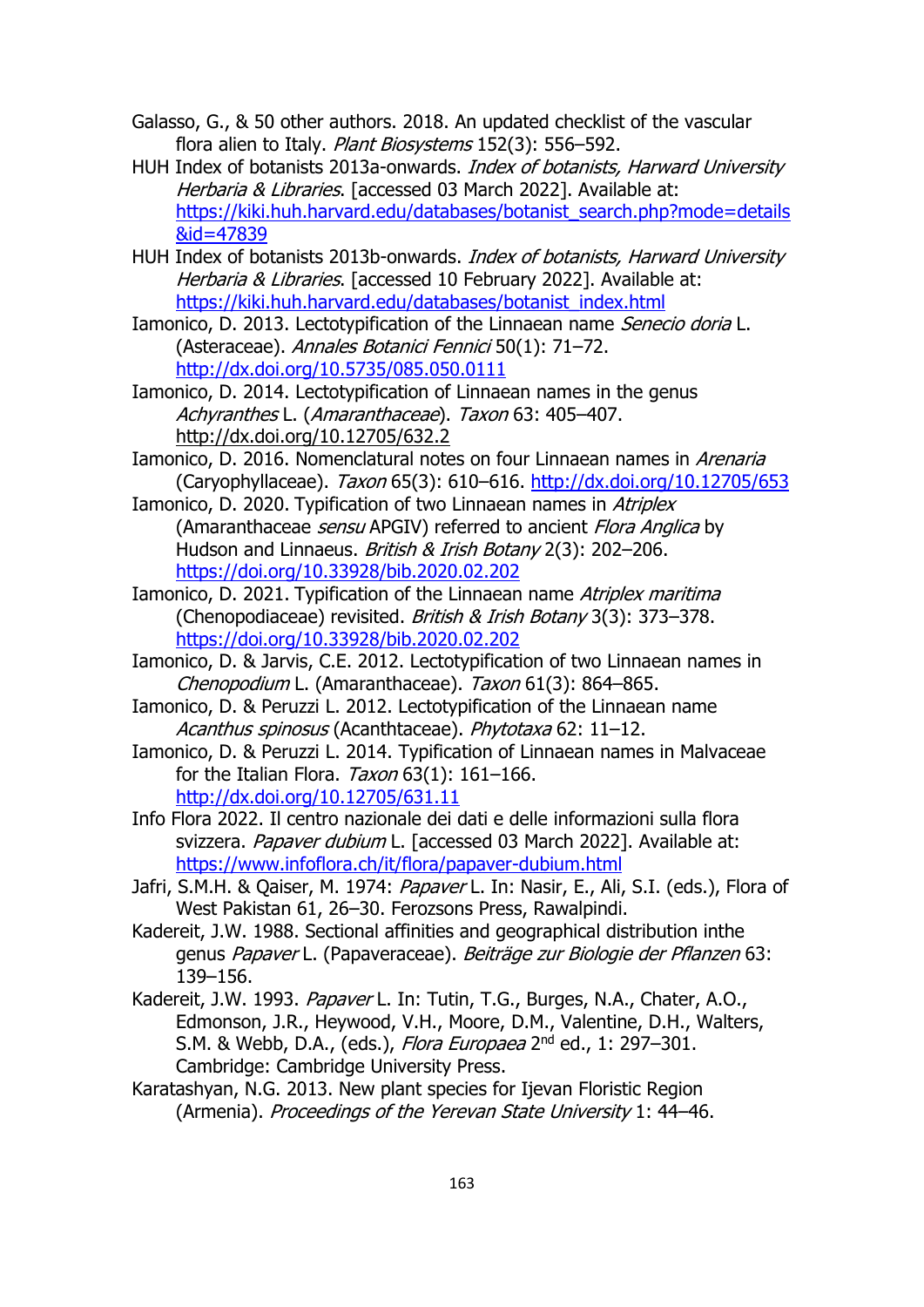- Kubát, K. 1988. *Papaver* L. In: Hejný, S., Slavík, B., Chrtek, J., Tomšovic, P., Kovanda, M. (eds), Květena České socialistické republiky 1, 482–492, Academia, Praha.
- Linnaeus, C. 1754. *Flora Anglica*. Upsaliae: Laur. Magnus Hojer, Reg. Acad. Typogr.
- Mikheev, A.D. 1993. The synopsis of the species of the family Papaveraceae from the Caucasian flora. Botanicheskii Zhurnal (St. Peterburg) 78(5): 115–124 [in Russian]. (Михеев А.Д. Обзор видов семейства Papaveraceae флоры Кавказа).
- Morison, R. 1680. Plantarum Historiae Universalis Oxoniensis, 2. Oxinii: ex Theathro Sheldoniano.
- Pezzetta, A. 2021. Papaveraceae of Italian flora: regional distribution and phytogeographic considerations. Annales, Series Historia Naturalis 30(2): 245–264.
- Pignatti, S. 2017. *Flora d'Italia* 2<sup>nd</sup> ed., 1. Milano: Edagricole.
- Plantarium 2022. Плантариум. Растения и лишайники России и сопредельных стран: открытый онлайн атлас и определитель растений. Papaver stevenianum Mikheev. [accessed 08 March 2022]. Available at:

https://www.plantarium.ru/lang/en/page/view/item/26872/part/1.html

- POWO 2022a. Roemeria Medik. Plants of the World Online. [accessed 03 March 2022]. Available at:
	- http://powo.science.kew.org/taxon/urn:lsid:ipni.org:names:31714-1
- POWO 2022b. Papaver dubium L. Plants of the World Online. [accessed 03 March 2022]. Available at:

https://powo.science.kew.org/taxon/urn:lsid:ipni.org:names:673488-1

- Ray, J. 1686. Historia plantarum: species hactenus editas aliasque insuper multas noviter inventas & descriptas complectens, 1. Londini: Mariae Clarck.
- Ray, J. 1724. Synopsis Methodica Stirpium Britannicarum, 3th ed. Londini: Impensis Gulielmi & Joannis Innys Regiae Societatis Typographorum.
- Stafleu, F.A. & Cowan, R.S. 1976. Taxonomic literature(A–G), ed. 2, 1. Bonn: Scheltema & Holtema.
- Taia, W.K. 2009. Review article of the Papaveraceae Adans. and status of the Egyptian and Saudi genera. JKAU Science 21(1): 145-159.
- Takhtajan, A.L. (ed.) 2012. Konspectus Flora Kavkaza, 3(2). Petersburg: Editio Universitatis Petropolitanae.
- Tavakkoli, Z., Assadi, M. & Zeraatkar, A. 2014. A revision of the genus Roemeria in Iran. Rostaniha 15(2): 146–152.
- Thiers, B. 2022 [continuously update]. Index Herbariorum: A global directory of public herbaria and associated staff. New York Botanical Garden's Virtual Herbarium. [accessed 10 February 2022]. Available at: <http://sweetgum.nybg.org/ih/>.